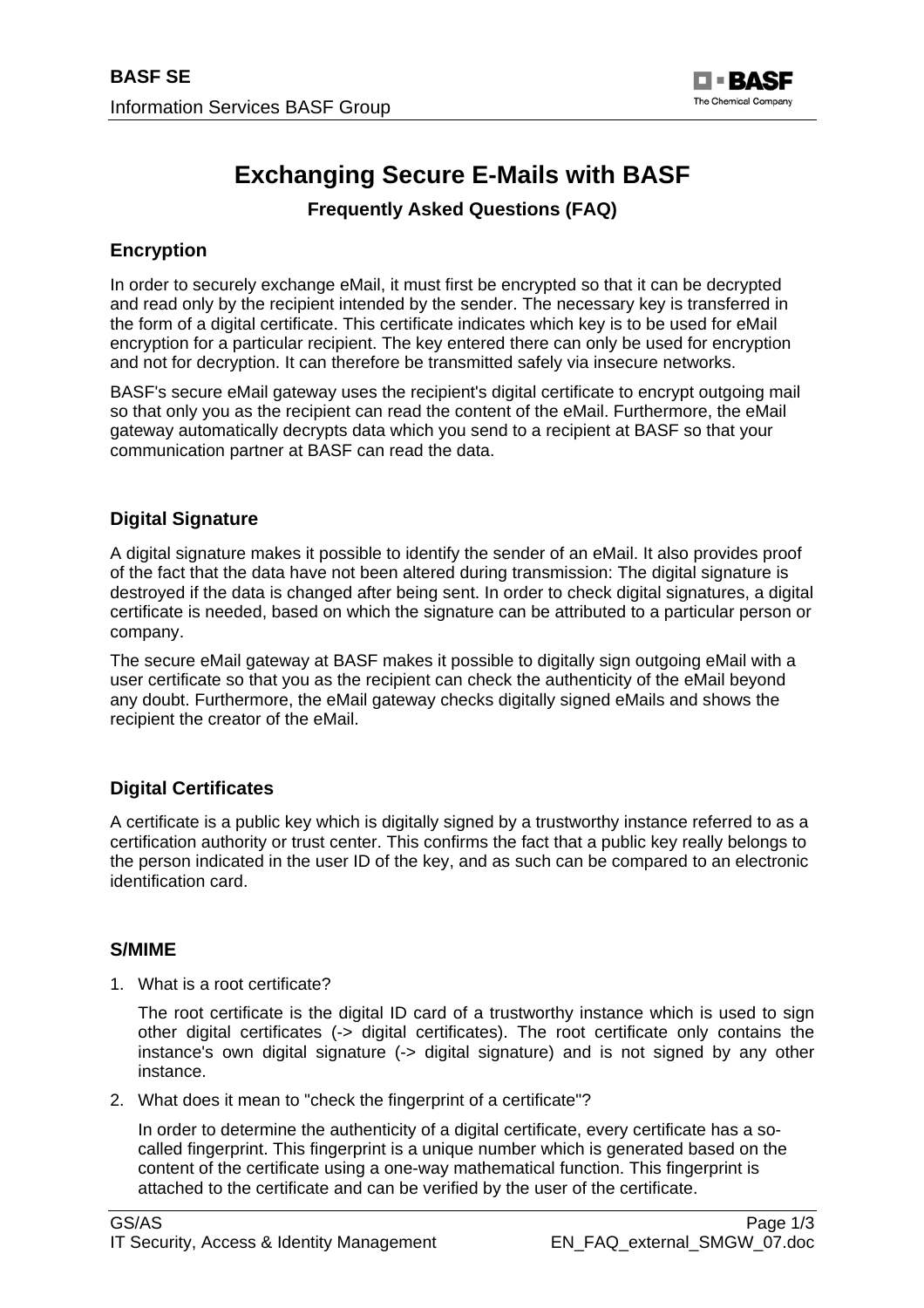

3. How can I check the fingerprint of the root certificate?

The root certificate of the secured eMail gateway at BASF can be checked via the web page<http://www.basf.de/securemail>. Here BASF publishes its certificate as well as the corresponding fingerprint. After downloading the certificate, the fingerprint contained in the certificate can be compared with the fingerprint published on the web page. To do so, the certificate must be opened in a suitable viewer (a double click is usually enough under Windows 2000). Under the heading "Details", the field "Fingerprint" can be compared with the information on the web page. If the two numbers are identical, you can import the root certificate and consider it to be trustworthy. If the information does not match, please inform your communication partner.

4. What is a domain certificate?

A domain certificate is a certificate which is not allocated to a specific person (e.g. hans.muster@firma.de), but rather to a service of a special domain (e.g. [postmaster@firma.de](mailto:postmaster@firma.de)). This means in the case of a secure eMail communication that eMail to all of the recipients in this domain can be encrypted using this certificate.

5. Where can I get a S/MIME certificate?

If your company does not already operate a public key infrastructure, you can also receive a S/MIME certificate issued by an external service provider, a so-called trust center. Many such service providers also offer the possibility of requesting a certificate at no cost. Here the person is identified exclusively via his eMail address, which must also be specified when requesting such a certificate. More extensive investigation of personal data is not necessary.

The company TC Trustcenter offers this type of service with its product "*Express Zertifikat*". Here an S/MIME certificate for secure eMail communication can be acquired for free in five steps.

In the first step the TC Trustcenter root certificate must be installed. Then the user data is collected. In the third step the eMail address is checked, in the fourth step the certificate is generated and installed and in the fifth step the certificate is tested. The full instructions on how to acquire a digital certificate are available at: [http://www.trustcenter.de/set\\_de.htm](http://www.trustcenter.de/set_de.htm).

#### **PGP**

1. Where can I get a PGP plug-in?

Versions of PGP are available for free at the web page [http://www.pgpi.com](http://www.pgpi.com/). PGP supports a variety of eMail programs:

- Qualcomm Eudora
- Microsoft Exchange
- Microsoft Outlook
- Microsoft Outlook Express

A plug-in exists for Lotus Notes which is however not available in a free version.

The use of the free PGP version in commercial environments is highly restricted and should be investigated in advance. In addition to PGP there is also the product GNUPG, which is also available for free and which includes plug-ins for Eudora, Outlook Express and Outlook.